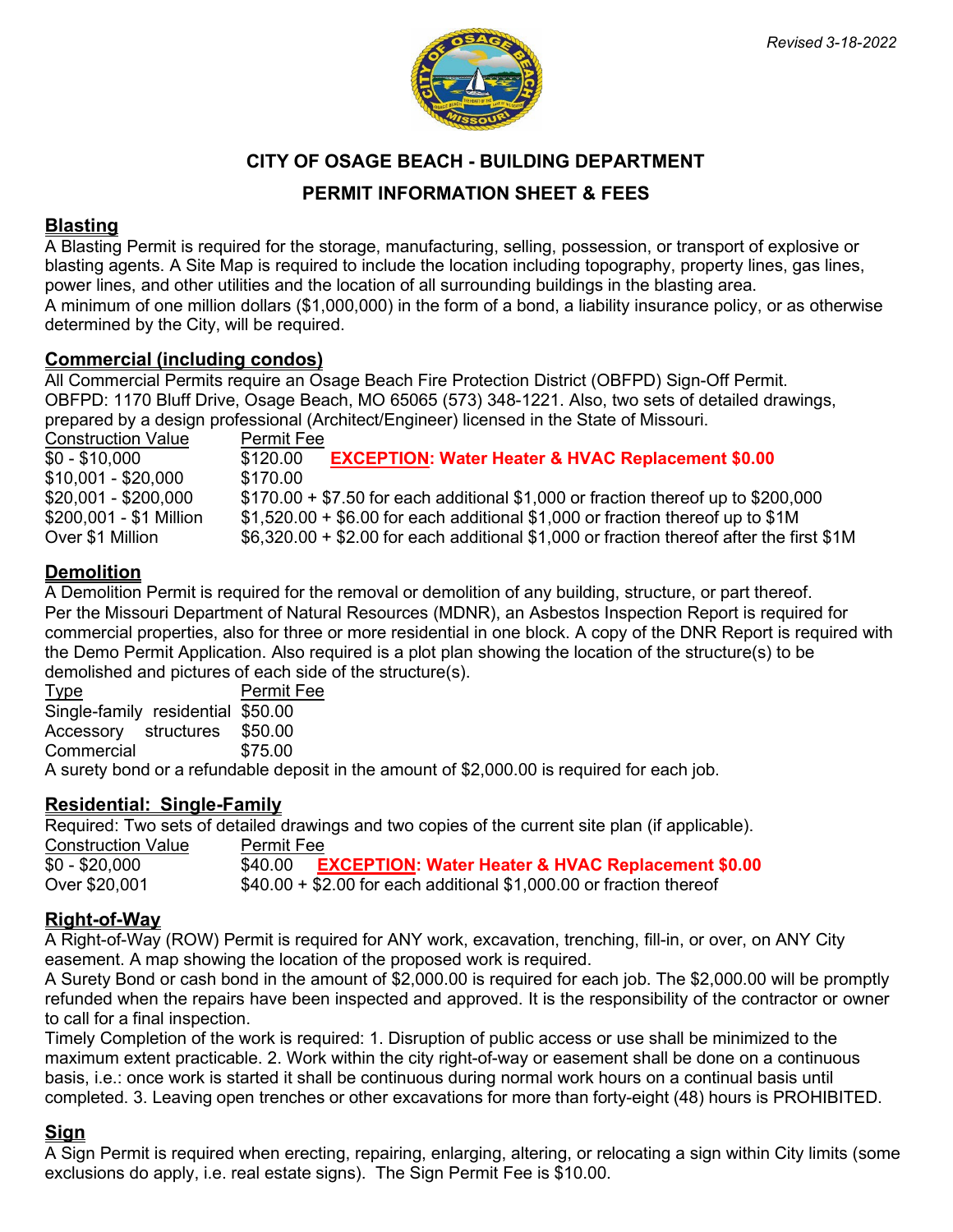# **Site Development**

A Site Development Permit is required for ALL new construction, residential, and commercial improvements, including: excavation, grading, exceeding more than two (2) feet in elevation, installation of street pavement, curbs and gutters, driveways, sidewalks, retaining walls, water mains and lines, sanitary sewers, storm sewers, and culverts. The Site Development fee is equal to 2% of the total cost of improvement and is computed per the Schedule of Unit Prices below that are figured by a City Official.

| <b>Price</b><br>Quantity<br><b>Figure</b><br><b>CONSTRUCTION OF STREETS</b><br>Subgrade Excavating<br>СY<br>\$4.00<br>Import Excavation and Placement<br>\$5.00<br>СY<br>SY<br><b>Concrete Paving</b><br>\$31.50<br><b>Asphaltic Concrete</b><br>SY<br>\$6.00<br>SY<br>\$3.50<br>Aggregate Base<br>LF<br>Conc Curb & Gutter<br>\$13.75<br><b>CONSTRUCTION OF GUARD RAIL</b><br><b>Guard Rail</b><br>LF<br>\$31.00<br><b>End Sections</b><br>EA<br>\$55.00<br><b>CONSTRUCTION OF SIDEWALK</b><br>Sidewalk<br>SY<br>\$25.00<br><b>STORM SEWERS</b><br>Storm Sewer Pipe (CMP/RCP/Plastic)<br>LF<br>\$39.00<br><b>Storm Manhole/Junction Box</b><br>EA<br>\$2,000.00<br>Curb Inlet<br>EA<br>\$2,600.00<br>Grate/Area Inlet<br>EA<br>\$2,743.00<br><b>Flared End Section</b><br>EA<br>\$150.00<br>SY<br>\$16.25<br>Riprap<br>Paved Concrete Swale<br>LF<br>\$22.50<br><b>STREET LIGHTS</b><br><b>Street Lights</b><br>EA<br>\$450.00<br><b>RETAINING WALLS</b><br>Modular Block Retaining Wall<br>SF<br>\$22.00<br><b>SF</b><br><b>Concrete Retaining Wall</b><br>\$11.75<br><b>EROSION CONTROL</b><br><b>Erosion Control</b><br><b>ACRES</b><br>\$1,200.00<br><b>WATER CONSTRUCTION</b><br>Water Main (6" and above)<br>LF<br>\$20.00<br>LF<br><b>Meter Service Lines</b><br>\$12.00<br>Air Release Valves<br>EA<br>\$1,300.00<br>EA<br>Water Meter in PVC pit<br>\$500.00<br>Water Meter in Concrete pit<br>EА<br>\$600.00<br>EА<br>Fire Hydrants<br>\$2,300.00<br><b>Waterlines Valves</b><br>EА<br>\$800.00<br>EА<br>\$750.00<br><b>Waterline Tap</b><br><b>SEWER CONSTRUCTION</b><br>Sewer Main/Pressure Sewer<br>LF<br>\$20.00<br>Grinder Pump in Fiberglass WW (all sizes)<br>EA<br>\$15,000.00<br>Lift Station Concrete Wet Well (all sizes)<br>EA<br>\$25,000.00<br>Sewer Valves<br>EA<br>\$725.00<br>Air Vacuum Release Valves<br>EА<br>\$2,200.00<br>Gravity Sewer Mains (8" and above)<br>LF<br>\$22.00<br>LF<br><b>Gravity Sewer Service Lines</b><br>\$16.00<br>EA<br>Manholes (all sizes)<br>\$2,125.00 | <b>Description</b> | <b>Estimated</b> | <b>Unit</b> | <b>Unit</b> | <b>Extension</b> |  |
|-------------------------------------------------------------------------------------------------------------------------------------------------------------------------------------------------------------------------------------------------------------------------------------------------------------------------------------------------------------------------------------------------------------------------------------------------------------------------------------------------------------------------------------------------------------------------------------------------------------------------------------------------------------------------------------------------------------------------------------------------------------------------------------------------------------------------------------------------------------------------------------------------------------------------------------------------------------------------------------------------------------------------------------------------------------------------------------------------------------------------------------------------------------------------------------------------------------------------------------------------------------------------------------------------------------------------------------------------------------------------------------------------------------------------------------------------------------------------------------------------------------------------------------------------------------------------------------------------------------------------------------------------------------------------------------------------------------------------------------------------------------------------------------------------------------------------------------------------------------------------------------------------------------------------------------------------------------------------------------------------------------------|--------------------|------------------|-------------|-------------|------------------|--|
|                                                                                                                                                                                                                                                                                                                                                                                                                                                                                                                                                                                                                                                                                                                                                                                                                                                                                                                                                                                                                                                                                                                                                                                                                                                                                                                                                                                                                                                                                                                                                                                                                                                                                                                                                                                                                                                                                                                                                                                                                   |                    |                  |             |             |                  |  |
|                                                                                                                                                                                                                                                                                                                                                                                                                                                                                                                                                                                                                                                                                                                                                                                                                                                                                                                                                                                                                                                                                                                                                                                                                                                                                                                                                                                                                                                                                                                                                                                                                                                                                                                                                                                                                                                                                                                                                                                                                   |                    |                  |             |             |                  |  |
|                                                                                                                                                                                                                                                                                                                                                                                                                                                                                                                                                                                                                                                                                                                                                                                                                                                                                                                                                                                                                                                                                                                                                                                                                                                                                                                                                                                                                                                                                                                                                                                                                                                                                                                                                                                                                                                                                                                                                                                                                   |                    |                  |             |             |                  |  |
|                                                                                                                                                                                                                                                                                                                                                                                                                                                                                                                                                                                                                                                                                                                                                                                                                                                                                                                                                                                                                                                                                                                                                                                                                                                                                                                                                                                                                                                                                                                                                                                                                                                                                                                                                                                                                                                                                                                                                                                                                   |                    |                  |             |             |                  |  |
|                                                                                                                                                                                                                                                                                                                                                                                                                                                                                                                                                                                                                                                                                                                                                                                                                                                                                                                                                                                                                                                                                                                                                                                                                                                                                                                                                                                                                                                                                                                                                                                                                                                                                                                                                                                                                                                                                                                                                                                                                   |                    |                  |             |             |                  |  |
|                                                                                                                                                                                                                                                                                                                                                                                                                                                                                                                                                                                                                                                                                                                                                                                                                                                                                                                                                                                                                                                                                                                                                                                                                                                                                                                                                                                                                                                                                                                                                                                                                                                                                                                                                                                                                                                                                                                                                                                                                   |                    |                  |             |             |                  |  |
|                                                                                                                                                                                                                                                                                                                                                                                                                                                                                                                                                                                                                                                                                                                                                                                                                                                                                                                                                                                                                                                                                                                                                                                                                                                                                                                                                                                                                                                                                                                                                                                                                                                                                                                                                                                                                                                                                                                                                                                                                   |                    |                  |             |             |                  |  |
|                                                                                                                                                                                                                                                                                                                                                                                                                                                                                                                                                                                                                                                                                                                                                                                                                                                                                                                                                                                                                                                                                                                                                                                                                                                                                                                                                                                                                                                                                                                                                                                                                                                                                                                                                                                                                                                                                                                                                                                                                   |                    |                  |             |             |                  |  |
|                                                                                                                                                                                                                                                                                                                                                                                                                                                                                                                                                                                                                                                                                                                                                                                                                                                                                                                                                                                                                                                                                                                                                                                                                                                                                                                                                                                                                                                                                                                                                                                                                                                                                                                                                                                                                                                                                                                                                                                                                   |                    |                  |             |             |                  |  |
|                                                                                                                                                                                                                                                                                                                                                                                                                                                                                                                                                                                                                                                                                                                                                                                                                                                                                                                                                                                                                                                                                                                                                                                                                                                                                                                                                                                                                                                                                                                                                                                                                                                                                                                                                                                                                                                                                                                                                                                                                   |                    |                  |             |             |                  |  |
|                                                                                                                                                                                                                                                                                                                                                                                                                                                                                                                                                                                                                                                                                                                                                                                                                                                                                                                                                                                                                                                                                                                                                                                                                                                                                                                                                                                                                                                                                                                                                                                                                                                                                                                                                                                                                                                                                                                                                                                                                   |                    |                  |             |             |                  |  |
|                                                                                                                                                                                                                                                                                                                                                                                                                                                                                                                                                                                                                                                                                                                                                                                                                                                                                                                                                                                                                                                                                                                                                                                                                                                                                                                                                                                                                                                                                                                                                                                                                                                                                                                                                                                                                                                                                                                                                                                                                   |                    |                  |             |             |                  |  |
|                                                                                                                                                                                                                                                                                                                                                                                                                                                                                                                                                                                                                                                                                                                                                                                                                                                                                                                                                                                                                                                                                                                                                                                                                                                                                                                                                                                                                                                                                                                                                                                                                                                                                                                                                                                                                                                                                                                                                                                                                   |                    |                  |             |             |                  |  |
|                                                                                                                                                                                                                                                                                                                                                                                                                                                                                                                                                                                                                                                                                                                                                                                                                                                                                                                                                                                                                                                                                                                                                                                                                                                                                                                                                                                                                                                                                                                                                                                                                                                                                                                                                                                                                                                                                                                                                                                                                   |                    |                  |             |             |                  |  |
|                                                                                                                                                                                                                                                                                                                                                                                                                                                                                                                                                                                                                                                                                                                                                                                                                                                                                                                                                                                                                                                                                                                                                                                                                                                                                                                                                                                                                                                                                                                                                                                                                                                                                                                                                                                                                                                                                                                                                                                                                   |                    |                  |             |             |                  |  |
|                                                                                                                                                                                                                                                                                                                                                                                                                                                                                                                                                                                                                                                                                                                                                                                                                                                                                                                                                                                                                                                                                                                                                                                                                                                                                                                                                                                                                                                                                                                                                                                                                                                                                                                                                                                                                                                                                                                                                                                                                   |                    |                  |             |             |                  |  |
|                                                                                                                                                                                                                                                                                                                                                                                                                                                                                                                                                                                                                                                                                                                                                                                                                                                                                                                                                                                                                                                                                                                                                                                                                                                                                                                                                                                                                                                                                                                                                                                                                                                                                                                                                                                                                                                                                                                                                                                                                   |                    |                  |             |             |                  |  |
|                                                                                                                                                                                                                                                                                                                                                                                                                                                                                                                                                                                                                                                                                                                                                                                                                                                                                                                                                                                                                                                                                                                                                                                                                                                                                                                                                                                                                                                                                                                                                                                                                                                                                                                                                                                                                                                                                                                                                                                                                   |                    |                  |             |             |                  |  |
|                                                                                                                                                                                                                                                                                                                                                                                                                                                                                                                                                                                                                                                                                                                                                                                                                                                                                                                                                                                                                                                                                                                                                                                                                                                                                                                                                                                                                                                                                                                                                                                                                                                                                                                                                                                                                                                                                                                                                                                                                   |                    |                  |             |             |                  |  |
|                                                                                                                                                                                                                                                                                                                                                                                                                                                                                                                                                                                                                                                                                                                                                                                                                                                                                                                                                                                                                                                                                                                                                                                                                                                                                                                                                                                                                                                                                                                                                                                                                                                                                                                                                                                                                                                                                                                                                                                                                   |                    |                  |             |             |                  |  |
|                                                                                                                                                                                                                                                                                                                                                                                                                                                                                                                                                                                                                                                                                                                                                                                                                                                                                                                                                                                                                                                                                                                                                                                                                                                                                                                                                                                                                                                                                                                                                                                                                                                                                                                                                                                                                                                                                                                                                                                                                   |                    |                  |             |             |                  |  |
|                                                                                                                                                                                                                                                                                                                                                                                                                                                                                                                                                                                                                                                                                                                                                                                                                                                                                                                                                                                                                                                                                                                                                                                                                                                                                                                                                                                                                                                                                                                                                                                                                                                                                                                                                                                                                                                                                                                                                                                                                   |                    |                  |             |             |                  |  |
|                                                                                                                                                                                                                                                                                                                                                                                                                                                                                                                                                                                                                                                                                                                                                                                                                                                                                                                                                                                                                                                                                                                                                                                                                                                                                                                                                                                                                                                                                                                                                                                                                                                                                                                                                                                                                                                                                                                                                                                                                   |                    |                  |             |             |                  |  |
|                                                                                                                                                                                                                                                                                                                                                                                                                                                                                                                                                                                                                                                                                                                                                                                                                                                                                                                                                                                                                                                                                                                                                                                                                                                                                                                                                                                                                                                                                                                                                                                                                                                                                                                                                                                                                                                                                                                                                                                                                   |                    |                  |             |             |                  |  |
|                                                                                                                                                                                                                                                                                                                                                                                                                                                                                                                                                                                                                                                                                                                                                                                                                                                                                                                                                                                                                                                                                                                                                                                                                                                                                                                                                                                                                                                                                                                                                                                                                                                                                                                                                                                                                                                                                                                                                                                                                   |                    |                  |             |             |                  |  |
|                                                                                                                                                                                                                                                                                                                                                                                                                                                                                                                                                                                                                                                                                                                                                                                                                                                                                                                                                                                                                                                                                                                                                                                                                                                                                                                                                                                                                                                                                                                                                                                                                                                                                                                                                                                                                                                                                                                                                                                                                   |                    |                  |             |             |                  |  |
|                                                                                                                                                                                                                                                                                                                                                                                                                                                                                                                                                                                                                                                                                                                                                                                                                                                                                                                                                                                                                                                                                                                                                                                                                                                                                                                                                                                                                                                                                                                                                                                                                                                                                                                                                                                                                                                                                                                                                                                                                   |                    |                  |             |             |                  |  |
|                                                                                                                                                                                                                                                                                                                                                                                                                                                                                                                                                                                                                                                                                                                                                                                                                                                                                                                                                                                                                                                                                                                                                                                                                                                                                                                                                                                                                                                                                                                                                                                                                                                                                                                                                                                                                                                                                                                                                                                                                   |                    |                  |             |             |                  |  |
|                                                                                                                                                                                                                                                                                                                                                                                                                                                                                                                                                                                                                                                                                                                                                                                                                                                                                                                                                                                                                                                                                                                                                                                                                                                                                                                                                                                                                                                                                                                                                                                                                                                                                                                                                                                                                                                                                                                                                                                                                   |                    |                  |             |             |                  |  |
|                                                                                                                                                                                                                                                                                                                                                                                                                                                                                                                                                                                                                                                                                                                                                                                                                                                                                                                                                                                                                                                                                                                                                                                                                                                                                                                                                                                                                                                                                                                                                                                                                                                                                                                                                                                                                                                                                                                                                                                                                   |                    |                  |             |             |                  |  |
|                                                                                                                                                                                                                                                                                                                                                                                                                                                                                                                                                                                                                                                                                                                                                                                                                                                                                                                                                                                                                                                                                                                                                                                                                                                                                                                                                                                                                                                                                                                                                                                                                                                                                                                                                                                                                                                                                                                                                                                                                   |                    |                  |             |             |                  |  |
|                                                                                                                                                                                                                                                                                                                                                                                                                                                                                                                                                                                                                                                                                                                                                                                                                                                                                                                                                                                                                                                                                                                                                                                                                                                                                                                                                                                                                                                                                                                                                                                                                                                                                                                                                                                                                                                                                                                                                                                                                   |                    |                  |             |             |                  |  |
|                                                                                                                                                                                                                                                                                                                                                                                                                                                                                                                                                                                                                                                                                                                                                                                                                                                                                                                                                                                                                                                                                                                                                                                                                                                                                                                                                                                                                                                                                                                                                                                                                                                                                                                                                                                                                                                                                                                                                                                                                   |                    |                  |             |             |                  |  |
|                                                                                                                                                                                                                                                                                                                                                                                                                                                                                                                                                                                                                                                                                                                                                                                                                                                                                                                                                                                                                                                                                                                                                                                                                                                                                                                                                                                                                                                                                                                                                                                                                                                                                                                                                                                                                                                                                                                                                                                                                   |                    |                  |             |             |                  |  |
|                                                                                                                                                                                                                                                                                                                                                                                                                                                                                                                                                                                                                                                                                                                                                                                                                                                                                                                                                                                                                                                                                                                                                                                                                                                                                                                                                                                                                                                                                                                                                                                                                                                                                                                                                                                                                                                                                                                                                                                                                   |                    |                  |             |             |                  |  |
|                                                                                                                                                                                                                                                                                                                                                                                                                                                                                                                                                                                                                                                                                                                                                                                                                                                                                                                                                                                                                                                                                                                                                                                                                                                                                                                                                                                                                                                                                                                                                                                                                                                                                                                                                                                                                                                                                                                                                                                                                   |                    |                  |             |             |                  |  |
|                                                                                                                                                                                                                                                                                                                                                                                                                                                                                                                                                                                                                                                                                                                                                                                                                                                                                                                                                                                                                                                                                                                                                                                                                                                                                                                                                                                                                                                                                                                                                                                                                                                                                                                                                                                                                                                                                                                                                                                                                   |                    |                  |             |             |                  |  |
|                                                                                                                                                                                                                                                                                                                                                                                                                                                                                                                                                                                                                                                                                                                                                                                                                                                                                                                                                                                                                                                                                                                                                                                                                                                                                                                                                                                                                                                                                                                                                                                                                                                                                                                                                                                                                                                                                                                                                                                                                   |                    |                  |             |             |                  |  |
|                                                                                                                                                                                                                                                                                                                                                                                                                                                                                                                                                                                                                                                                                                                                                                                                                                                                                                                                                                                                                                                                                                                                                                                                                                                                                                                                                                                                                                                                                                                                                                                                                                                                                                                                                                                                                                                                                                                                                                                                                   |                    |                  |             |             |                  |  |
|                                                                                                                                                                                                                                                                                                                                                                                                                                                                                                                                                                                                                                                                                                                                                                                                                                                                                                                                                                                                                                                                                                                                                                                                                                                                                                                                                                                                                                                                                                                                                                                                                                                                                                                                                                                                                                                                                                                                                                                                                   |                    |                  |             |             |                  |  |
|                                                                                                                                                                                                                                                                                                                                                                                                                                                                                                                                                                                                                                                                                                                                                                                                                                                                                                                                                                                                                                                                                                                                                                                                                                                                                                                                                                                                                                                                                                                                                                                                                                                                                                                                                                                                                                                                                                                                                                                                                   |                    |                  |             |             |                  |  |
|                                                                                                                                                                                                                                                                                                                                                                                                                                                                                                                                                                                                                                                                                                                                                                                                                                                                                                                                                                                                                                                                                                                                                                                                                                                                                                                                                                                                                                                                                                                                                                                                                                                                                                                                                                                                                                                                                                                                                                                                                   |                    |                  |             |             |                  |  |
|                                                                                                                                                                                                                                                                                                                                                                                                                                                                                                                                                                                                                                                                                                                                                                                                                                                                                                                                                                                                                                                                                                                                                                                                                                                                                                                                                                                                                                                                                                                                                                                                                                                                                                                                                                                                                                                                                                                                                                                                                   |                    |                  |             |             |                  |  |
|                                                                                                                                                                                                                                                                                                                                                                                                                                                                                                                                                                                                                                                                                                                                                                                                                                                                                                                                                                                                                                                                                                                                                                                                                                                                                                                                                                                                                                                                                                                                                                                                                                                                                                                                                                                                                                                                                                                                                                                                                   |                    |                  |             |             |                  |  |
|                                                                                                                                                                                                                                                                                                                                                                                                                                                                                                                                                                                                                                                                                                                                                                                                                                                                                                                                                                                                                                                                                                                                                                                                                                                                                                                                                                                                                                                                                                                                                                                                                                                                                                                                                                                                                                                                                                                                                                                                                   |                    |                  |             |             |                  |  |
|                                                                                                                                                                                                                                                                                                                                                                                                                                                                                                                                                                                                                                                                                                                                                                                                                                                                                                                                                                                                                                                                                                                                                                                                                                                                                                                                                                                                                                                                                                                                                                                                                                                                                                                                                                                                                                                                                                                                                                                                                   | Sewer line Tap     |                  | EA          | \$1,500.00  |                  |  |